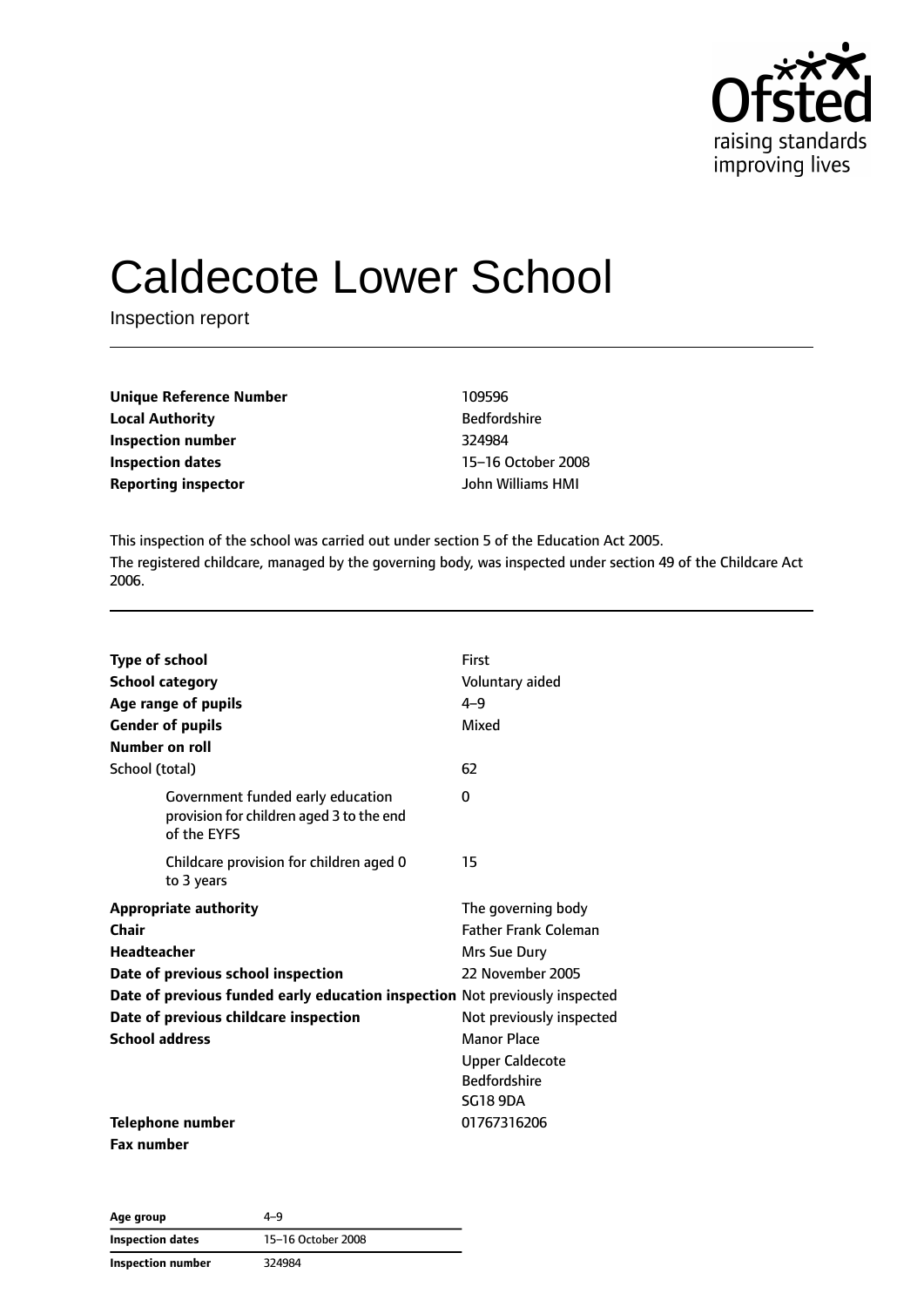.

<sup>©</sup> Crown copyright 2008

Website: www.ofsted.gov.uk

This document may be reproduced in whole or in part for non-commercial educational purposes, provided that the information quoted is reproduced without adaptation and the source and date of publication are stated.

Further copies of this report are obtainable from the school. Under the Education Act 2005, the school must provide a copy of this report free of charge to certain categories of people. A charge not exceeding the full cost of reproduction may be made for any other copies supplied.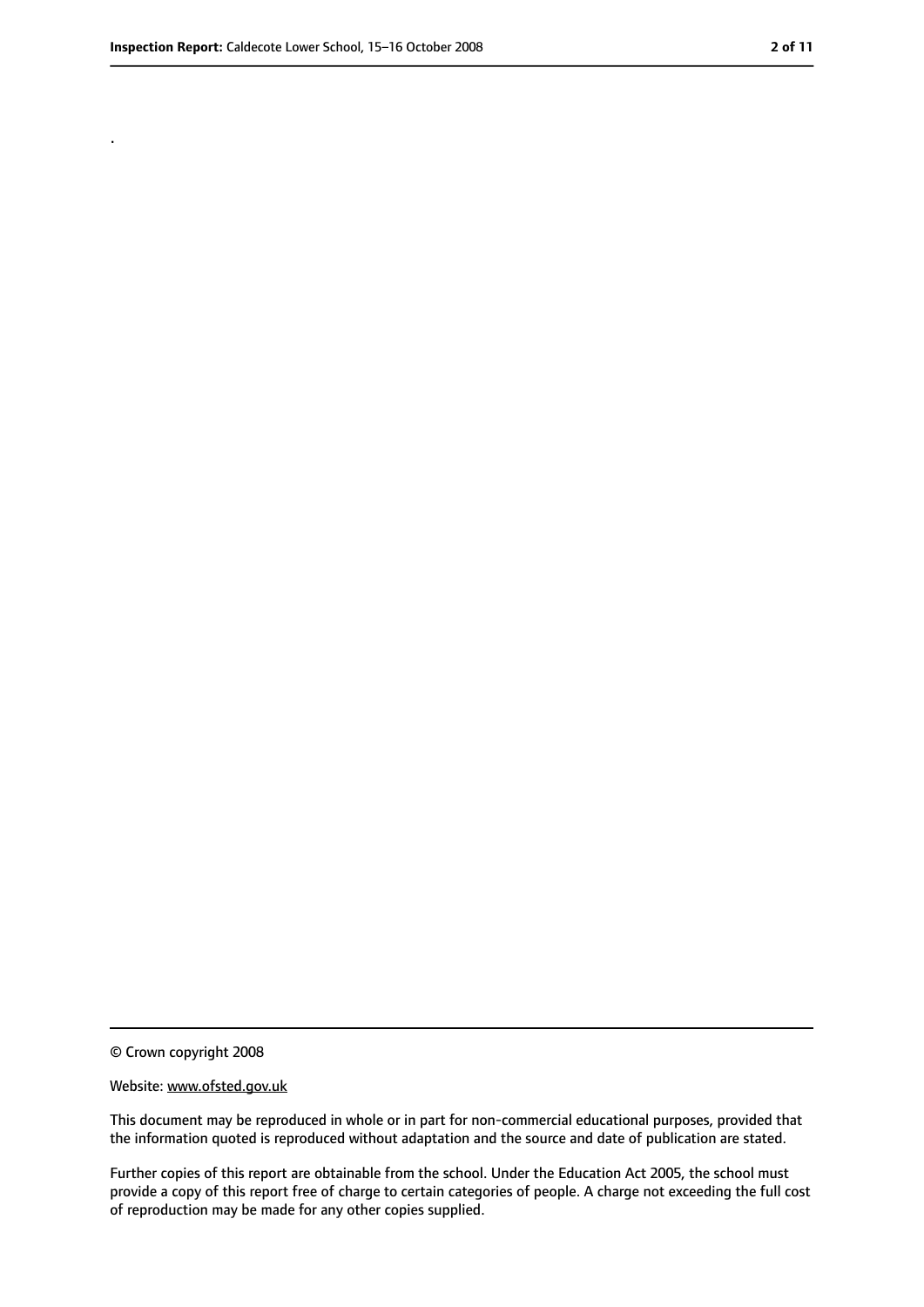# **Introduction**

The inspection was carried out by one of Her Majesty's Inspectors.

## **Description of the school**

Caldecote Voluntary Controlled Lower School is a small village school of 62 pupils, which is around half its capacity. Fifteen of those pupils are in the Early Years Foundation Stage (EYFS). Children come from a range of home backgrounds; the number of families claiming free school meals is well below average and almost all children are White British. There are a small number of Roma traveller children on roll. The proportion of children with learning difficulties and/or disabilities is average.

#### **Key for inspection grades**

| Grade 1 | Outstanding  |
|---------|--------------|
| Grade 2 | Good         |
| Grade 3 | Satisfactory |
| Grade 4 | Inadequate   |
|         |              |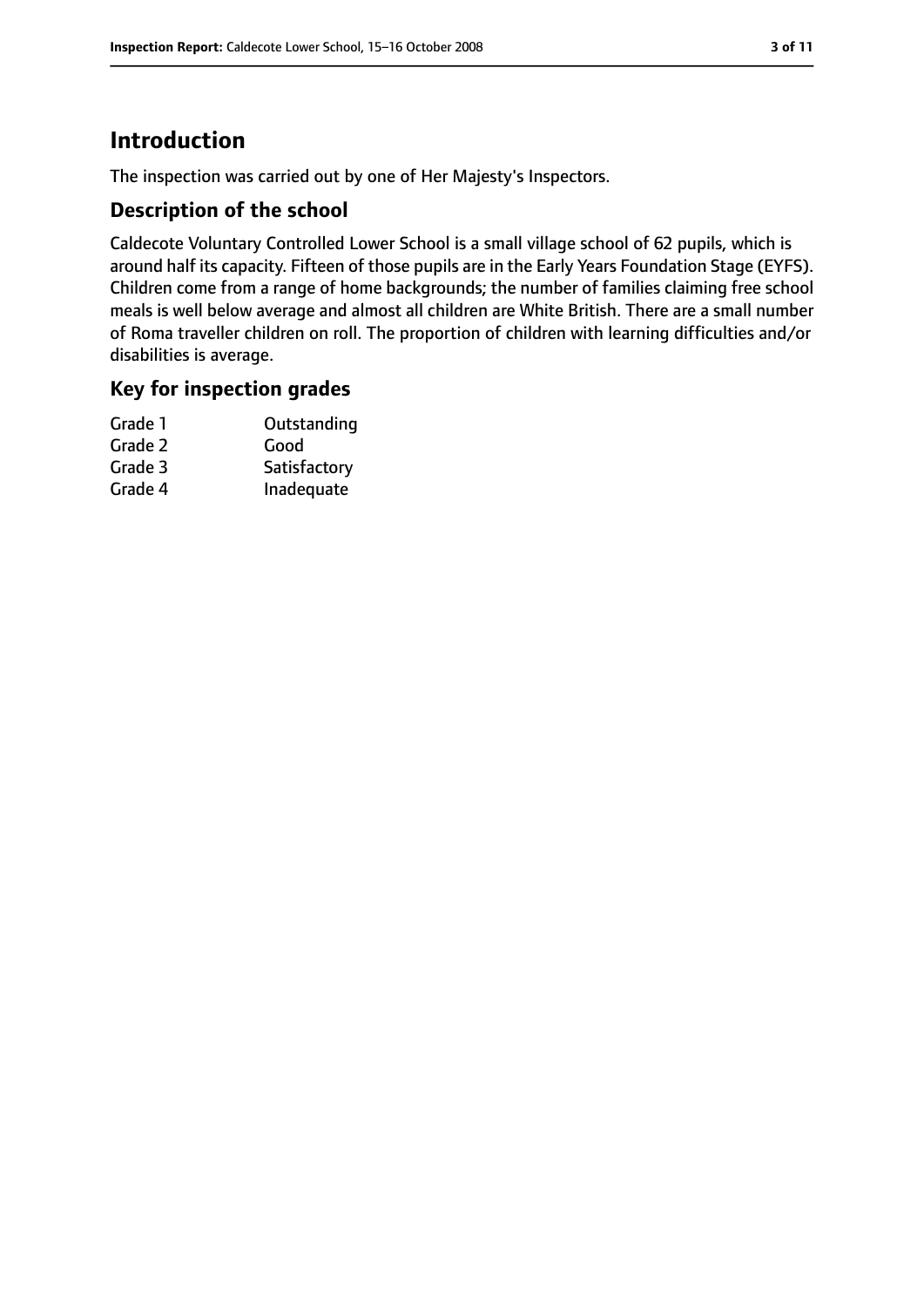# **Overall effectiveness of the school**

#### **Grade: 2**

Caldecote Lower School is a good school. A strong Christian ethos of care and looking after the welfare of pupils pervades much of everything that goes on. This is a small school where each teacher takes on many responsibilities, often in their own time, in order to help pupils make better progress. Leadership and management have improved from the time of the last inspection and are now good. Overall improvement since the last inspection has been good. There is, for example, much better use of assessment data, more able pupils are being challenged and marking is used well to tell pupils what they need to do next in order to improve. Parents are mostly very supportive of the school, as one put it, 'The school has been a great support for both me and my child.' However, recent events associated with elections to the Parent Teacher Association (PTA) have spoilt some relationships with the community.

The quality of teaching and learning are good. Teachers try hard to engage all pupils and teaching assistants provide good support. Interactive whiteboards are used well but the pace of some lessons is slow when pupils are using complicated software. Relationships between all adults and pupils, and between pupils themselves, are excellent. Their behaviour and response to adults and each other is always good. Pupils say they feel very safe and secure in school and it is clear that they enjoy what they are doing. Consequently attendance is excellent. Pupils participate fully in lessons and in the opportunities offered during out of school activities. They are taught how to stay safe and healthy, eat sensible food and take part in physical activity. The quality of food on offer at lunchtimes is very good and the whole lunchtime experience is effective in promoting pupils' social development. The curriculum is satisfactory and improving.

Attainment when children begin school in the EYFS is at the levels expected for their age. Standards by the end of Year 2 are in line with or a little above national average. By the time they leave, at the end of Year 4, they attain standards that are above national average. Progress and achievement from entering to leaving school is good.

Pupils' personal development is good, though without a school council pupils do not have much formal opportunity to have a say in what happens at the school. There are no exclusions and the school prides itself on being inclusive in the way it deals with all pupils. Pupils' spiritual, moral, cultural and social development is good and enhanced by strong church links. The care and welfare provided for pupils is outstanding and at the heart of the way the school operates.

## **Effectiveness of the Early Years Foundation Stage**

#### **Grade: 2**

Parents are pleased with the start their children receive in the EYFS. One wrote: 'My child has only been at the school a few weeks and so far I am very impressed.' Children make good progressthrough the EYFS and virtually all meet the early learning goals,set for them nationally, by the beginning of Year 1. Teaching is good and children enjoy what they are doing. Though early in the term, children were happily joining in all the activities on offer and were making decisions about what they wanted to do. For example, they had great fun putting different objects in a tub of water to see which would float or in describing the different characteristics of the bread dough they had been making. Children learn to work and play together well. They behave well and develop good social relationships with each other and with adults in an exceptionally caring environment where their welfare is a high priority. Good leadership of the EYFS ensures that activities meet the children's needs. The new EYFS curriculum is firmly in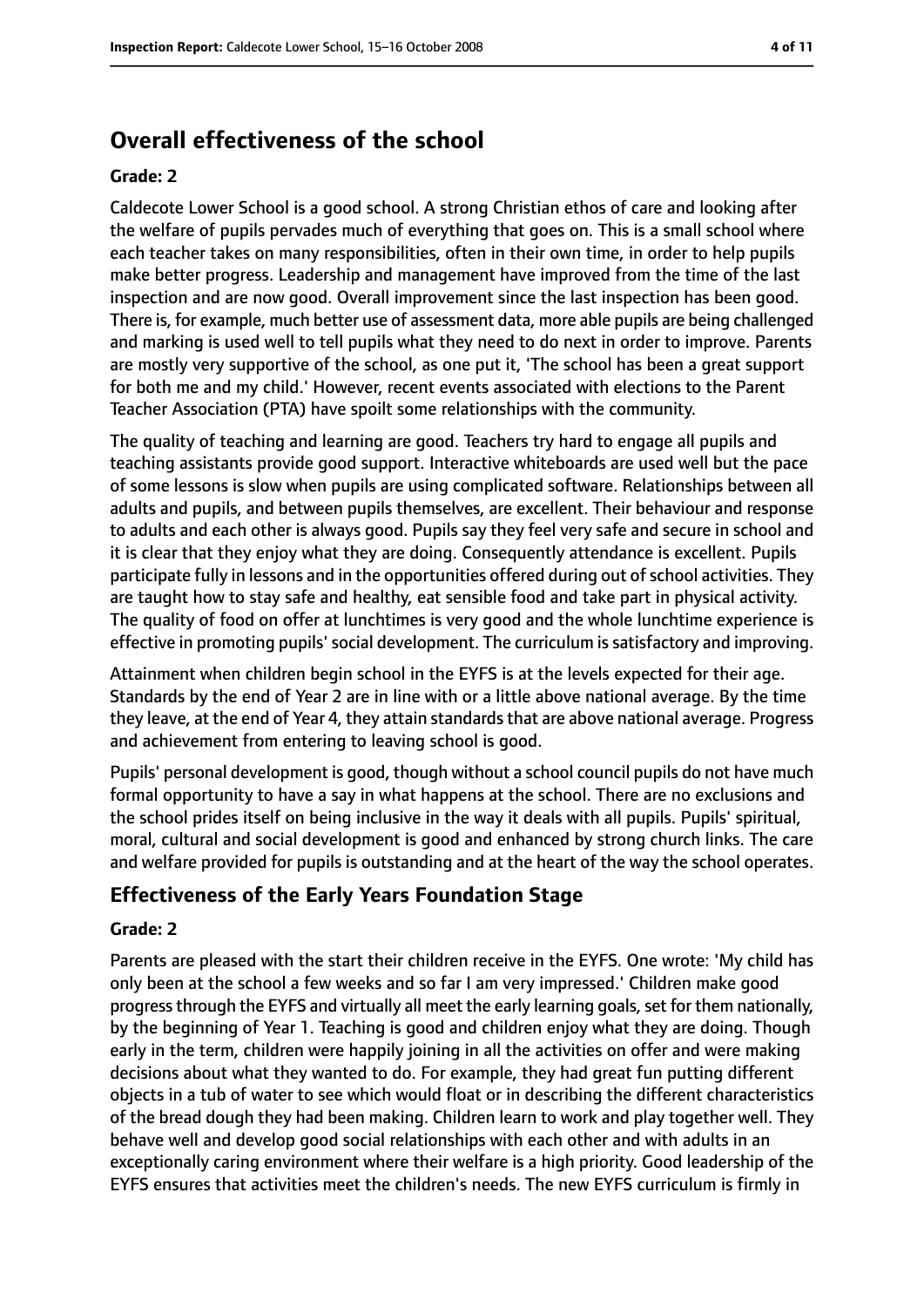place. Although children do not have access to outside covered areas, the leader has identified this as an issue and plans are in place to resolve this in the near future.

#### **What the school should do to improve further**

- Take more account of the pupil voice in the school to identify and meet their needs.
- Increase the pace of lessons when pupils are using the computers as part of their learning in other subjects.
- Address the disquiet caused by recent elections to the PTA.

# **Achievement and standards**

#### **Grade: 2**

Pupils begin school with standards that are mostly at the expectation for their age. Children in the EYFS progress well, achieving average standards in most of the early learning goals but above average in their social and emotional development. Virtually all pupils attain the nationally expected levels by the end of Key Stage 1. By the end of Year 4 progress overall has been good and pupils attain above the expected levels for their age. Overall achievement and standards are therefore good.

Pupils are good learners who listen well and have very good speaking skills. The school caters well for the few pupils who find learning difficult. They make good progress. Those with special gifts and talents are identified and, where appropriate, supported with some extra activities.

# **Personal development and well-being**

#### **Grade: 2**

Pupils enjoy school, get on well together and their behaviour is good in lessons and at other times. Attendance is excellent. Pupils treat one another with kindness and respect and they play well together. Bullying is very rare and pupils are confident that adults will deal quickly with any problems. Pupils' spiritual development is good due to the underpinning Christian ethos that pervades the school. Teachers take opportunities to develop awe and wonder with even the most simple artefacts. Social development is excellent; moral and cultural development is good and developed well through an understanding of different faiths. Teachers are careful to celebrate achievements to enhance self-esteem. Pupils have a good understanding of the importance of healthy eating and physical exercise which the school supports by providing good quality food and activities. They willingly take on responsibilities such as register monitors but there is less formal opportunity for them to have a voice in the school because the school council has ceased to operate although there are plans to reinstate this quickly. Pupils are building a good foundation for later life and the next stage of their education.

# **Quality of provision**

## **Teaching and learning**

#### **Grade: 2**

There are excellent relationships between pupils and teachers, which reassures pupils that their contributions will be welcomed and valued. Pupils also receive good one-to-one support and help from teaching assistants. Teachers are very caring of their pupils and encourage everyone to take part. Pupils enjoy lessons because the work is pitched at the right level to engage and interest them. In one lesson, for example, a number square that sets out numbers one to a hundred was used very imaginatively and effectively to develop pupils' counting skills. Teachers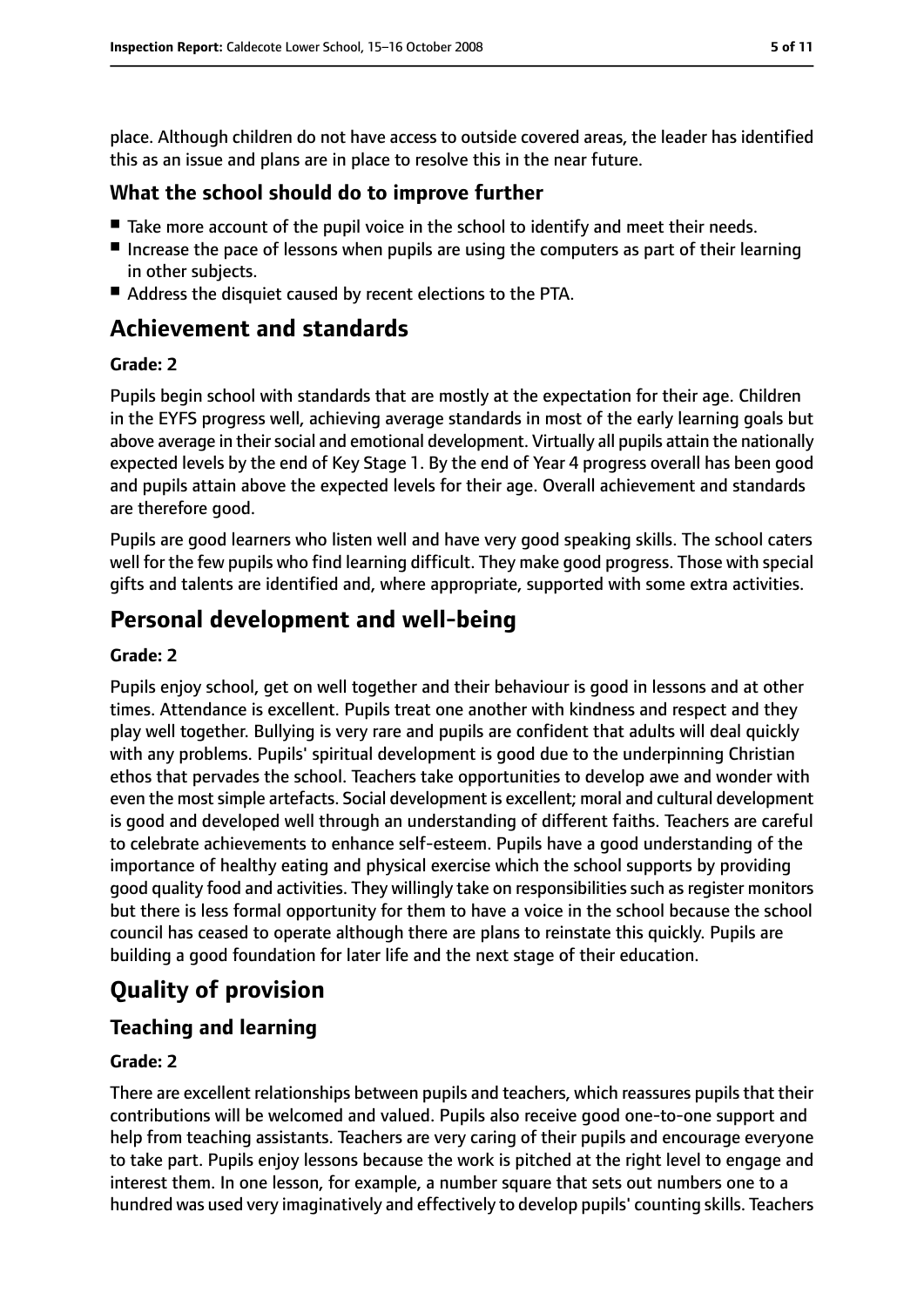are very experienced at planning for mixed-age classes and do it well. They have a sound knowledge of the subject they are teaching and this makes it possible for them to pose challenging tasks and questions. The use of interactive white boardsis good and they effectively support teaching. However, where pupils use computers to learn aspects of other subjects, the pace of learning is slow. This is because they need too much help to work the software that, in itself, is not always best for the task. Marking and comments on pupils' work are much improved from the time of the last inspection and provide good advice. For example, in one lesson the teacher carefully used her comments on a pupils' book to emphasis a point that would help the pupil improve.

## **Curriculum and other activities**

#### **Grade: 2**

The curriculum meets the national requirements and includes French in Key Stage 2. Those who find learning difficult make good progress because the curriculum is matched to their needs. Staff understand well how to plan for literacy and numeracy lessons in mixed-age classes. This is having a good impact on pupils' future economic well-being. Cross-curricular links take place as part of good teaching, though the school has yet to adopt any thematic or creative curriculum approaches. There are clubs and activities that augment the curriculum. Visits support pupils' learning well. The school is working towards achieving Healthy School status.

## **Care, guidance and support**

#### **Grade: 1**

Caldecote Lower School is an extremely caring school. All staff put pupils' care and welfare as the highest priority. The lunchtime arrangements are effective because of the good liaison between lunchtime supervisors, catering staff and teachers. All procedures for safeguarding pupils and for child protection are in place. There are good procedures for protecting and supporting vulnerable pupils and thorough training has taken place for a number of staff. In this small school, excellent informal tracking ensures that teachers are able to identify pupils who are not making the expected progress and take action to support them. These measures are augmented by regular formal reviews of progress. Pupils throughout the school evaluate their own work very effectively and are working towards evaluating each other's. They have targets that make it clear to them what they need to do to improve.

# **Leadership and management**

#### **Grade: 2**

Leadership and management are good because there has been an improvement in all aspects of the school identified as weak at the last inspection three years ago. Governors have a good understanding of the school's strengths and weaknesses and, when given the opportunity, challenge as well as support the school. The headteacher has provided effective leadership and direction in order to improve pupils' achievements and address issues from the last inspection. However, community cohesion is currently suffering because of a recent unfortunate issue arising from the Parent Teacher Association.

Finances are used well to promote improvement in the play areas and to raise the standards pupils' attain. For example, extra staffing is provided so that the mixed Years 1 and 2 class can be divided into separate year groups for literacy and mathematics. Although improvement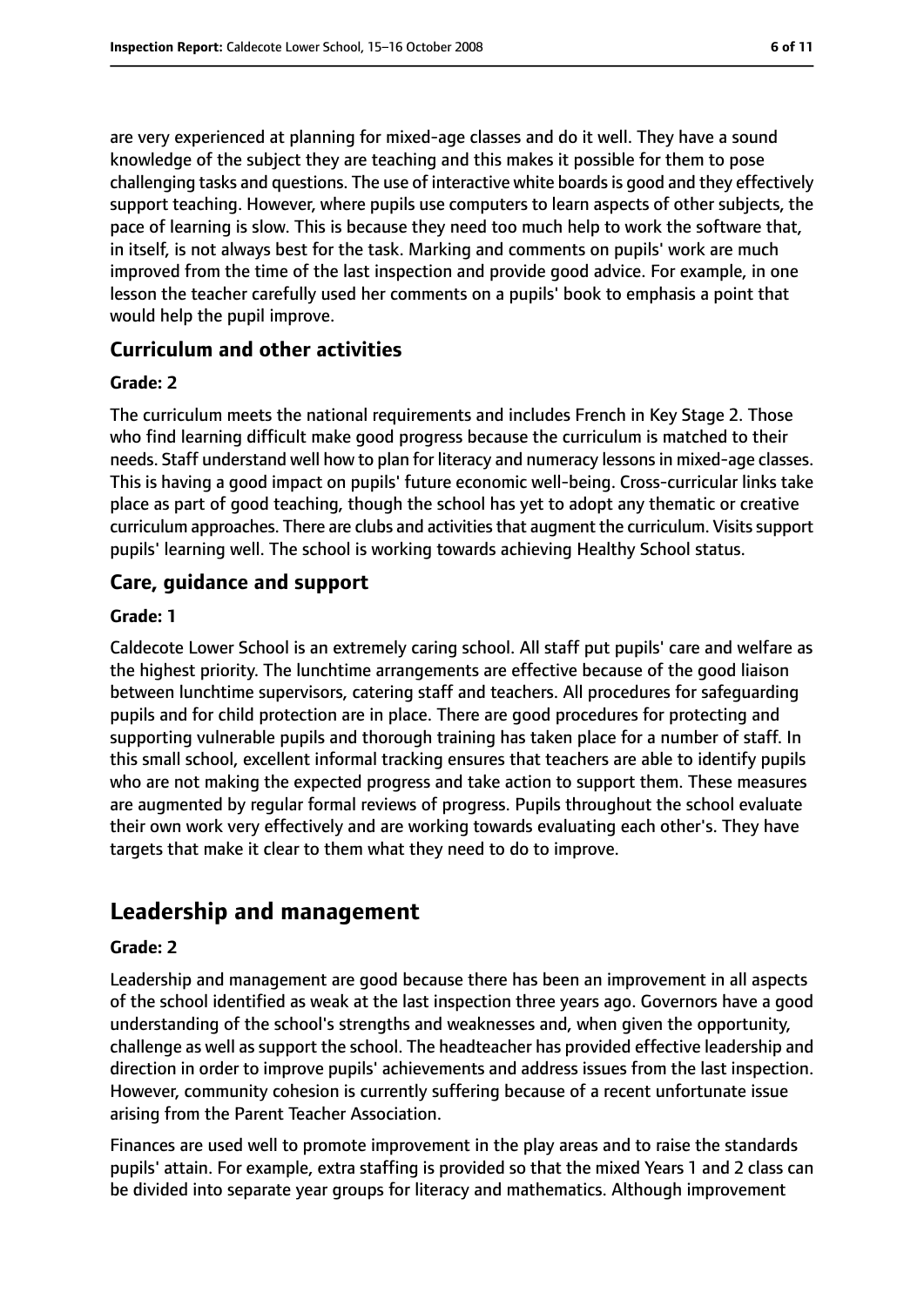planning is sound, it is not linked well to formal self-evaluation. Even so, everyone in the school knows what needs to be done to improve further and they are fully committed to improvement. The school demonstrates good capacity to improve further.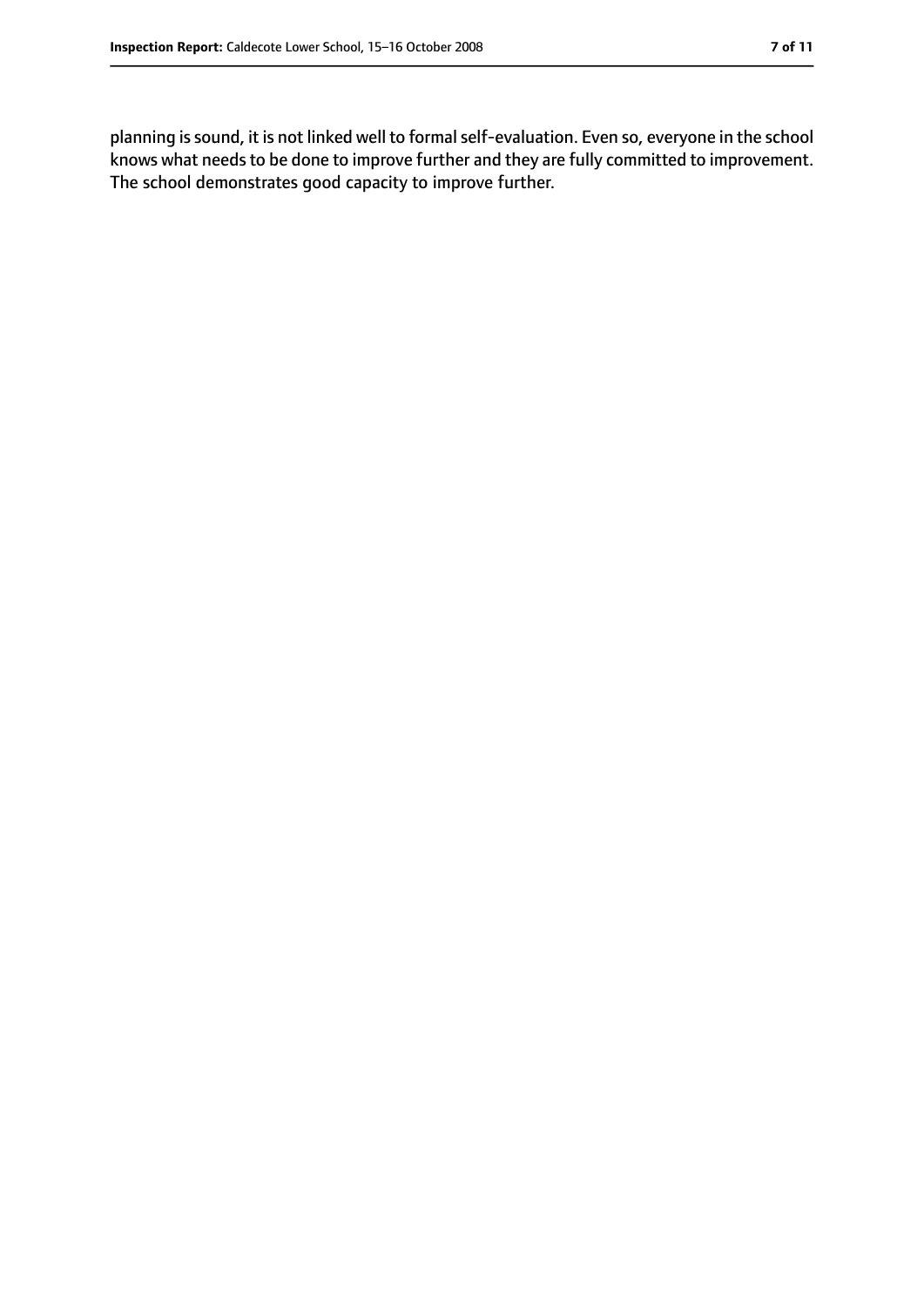**Any complaints about the inspection or the report should be made following the procedures set out in the guidance 'Complaints about school inspection', which is available from Ofsted's website: www.ofsted.gov.uk.**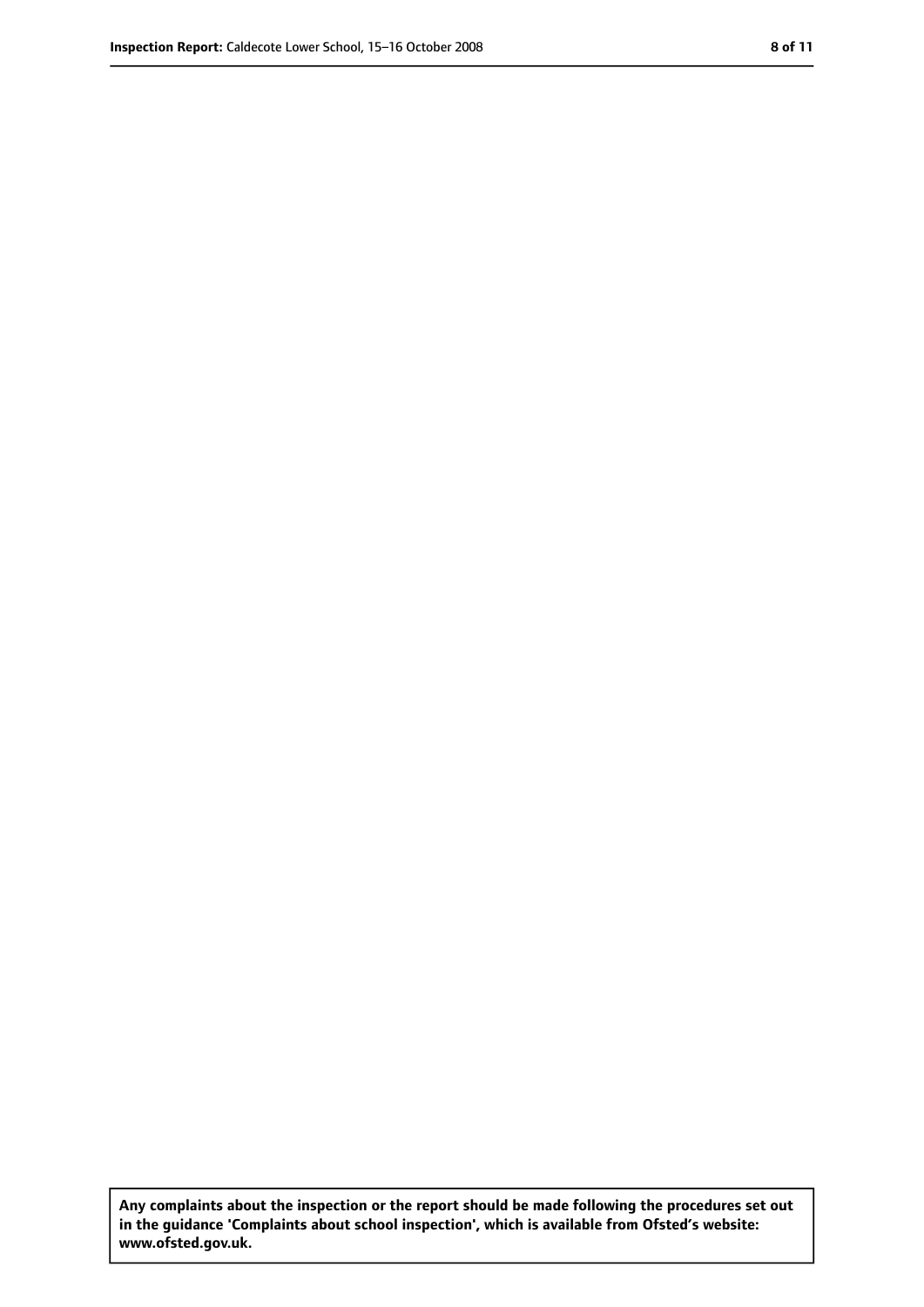# **Inspection judgements**

| \ Key to judgements: grade 1 is outstanding, grade 2 good, grade 3 satisfactory, and | <b>School</b>  |
|--------------------------------------------------------------------------------------|----------------|
| arade 4 inadequate                                                                   | <b>Overall</b> |

## **Overall effectiveness**

| How effective, efficient and inclusive is the provision of<br>education, integrated care and any extended services in meeting the<br>needs of learners? |     |
|---------------------------------------------------------------------------------------------------------------------------------------------------------|-----|
| Effective steps have been taken to promote improvement since the last<br>inspection                                                                     | Yes |
| How well does the school work in partnership with others to promote learners'<br>well being?                                                            | २   |
| The capacity to make any necessary improvements                                                                                                         |     |

# **Effectiveness of the Early Years Foundation Stage**

| How effective is the provision in meeting the needs of children in the<br><b>EYFS?</b>       |  |
|----------------------------------------------------------------------------------------------|--|
| How well do children in the EYFS achieve?                                                    |  |
| How good are the overall personal development and well-being of the children<br>in the EYFS? |  |
| How effectively are children in the EYFS helped to learn and develop?                        |  |
| How effectively is the welfare of children in the EYFS promoted?                             |  |
| How effectively is provision in the EYFS led and managed?                                    |  |

#### **Achievement and standards**

| How well do learners achieve?                                                                               |  |
|-------------------------------------------------------------------------------------------------------------|--|
| The standards <sup>1</sup> reached by learners                                                              |  |
| How well learners make progress, taking account of any significant variations<br>between groups of learners |  |
| How well learners with learning difficulties and/or disabilities make progress                              |  |

#### **Annex A**

<sup>&</sup>lt;sup>1</sup>Grade 1 - Exceptionally and consistently high; Grade 2 - Generally above average with none significantly below average; Grade 3 - Broadly average to below average; Grade 4 - Exceptionally low.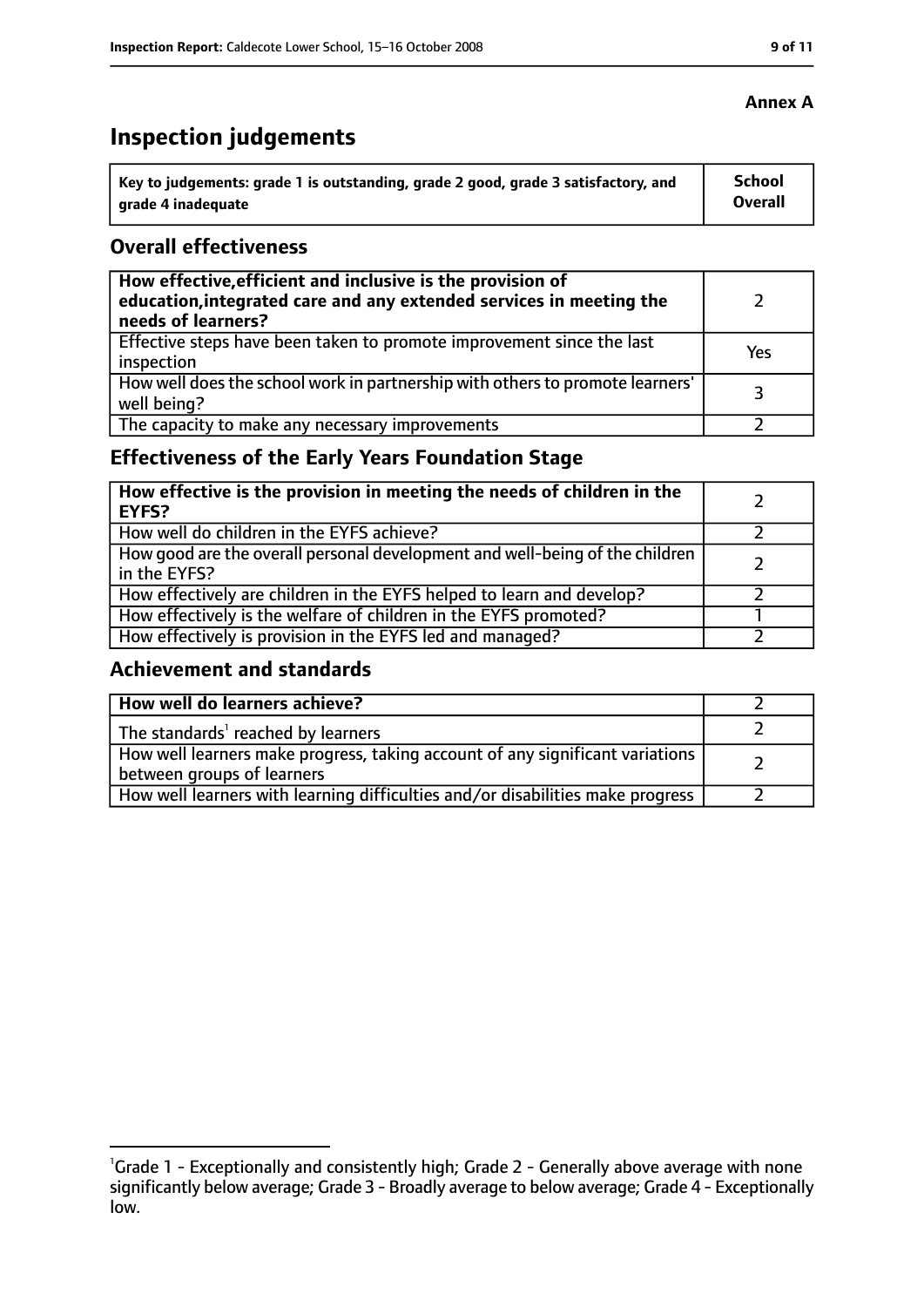# **Personal development and well-being**

| How good are the overall personal development and well-being of the<br>learners?                                 |  |
|------------------------------------------------------------------------------------------------------------------|--|
| The extent of learners' spiritual, moral, social and cultural development                                        |  |
| The extent to which learners adopt healthy lifestyles                                                            |  |
| The extent to which learners adopt safe practices                                                                |  |
| The extent to which learners enjoy their education                                                               |  |
| The attendance of learners                                                                                       |  |
| The behaviour of learners                                                                                        |  |
| The extent to which learners make a positive contribution to the community                                       |  |
| How well learners develop workplace and other skills that will contribute to<br>their future economic well-being |  |

# **The quality of provision**

| How effective are teaching and learning in meeting the full range of<br>learners' needs?              |  |
|-------------------------------------------------------------------------------------------------------|--|
| How well do the curriculum and other activities meet the range of needs and<br>interests of learners? |  |
| How well are learners cared for, quided and supported?                                                |  |

# **Leadership and management**

| How effective are leadership and management in raising achievement<br>and supporting all learners?                                              |     |
|-------------------------------------------------------------------------------------------------------------------------------------------------|-----|
| How effectively leaders and managers at all levels set clear direction leading<br>to improvement and promote high quality of care and education |     |
| How effectively leaders and managers use challenging targets to raise standards                                                                 |     |
| The effectiveness of the school's self-evaluation                                                                                               |     |
| How well equality of opportunity is promoted and discrimination eliminated                                                                      |     |
| How well does the school contribute to community cohesion?                                                                                      | 3   |
| How effectively and efficiently resources, including staff, are deployed to<br>achieve value for money                                          |     |
| The extent to which governors and other supervisory boards discharge their<br>responsibilities                                                  |     |
| Do procedures for safeguarding learners meet current government<br>requirements?                                                                | Yes |
| Does this school require special measures?                                                                                                      | No  |
| Does this school require a notice to improve?                                                                                                   | No  |